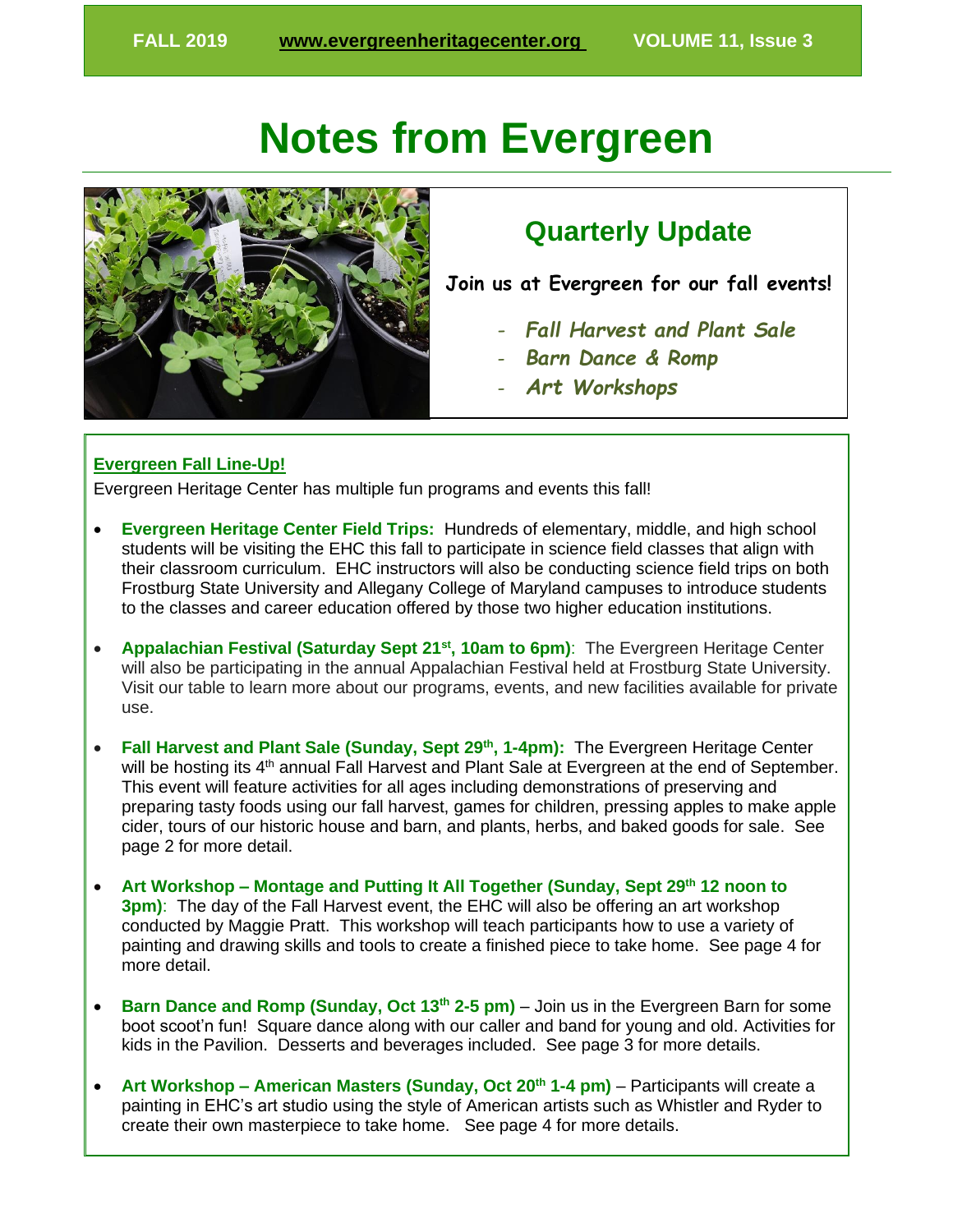Evergreen Heritage Center's

# Fall Harvest & **Plant Sale**



Sunday Sept. 29th 1:00pm - 4:00pm

15603 Trimble Rd NW Mt. Savage, MD 21545 301-687-0664 www.evergreenheritagecenter.org



**Vendors & Kids Activities** Plants, herbs & other goodies for sale Tours of the Historic House and Barn Visit our Antique Apple Press for **Apple Cider** 

**Western Maryland Goes to War** Participant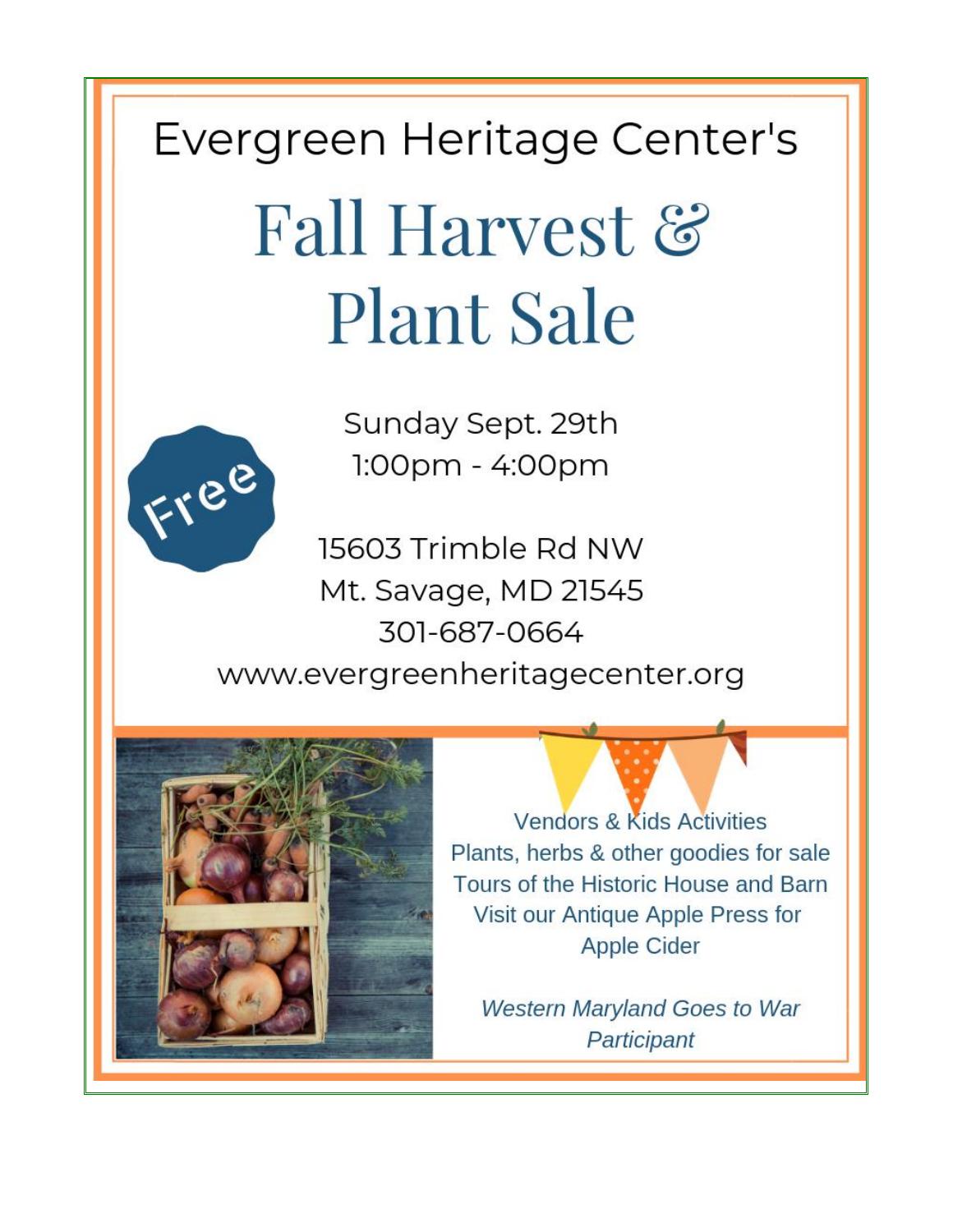